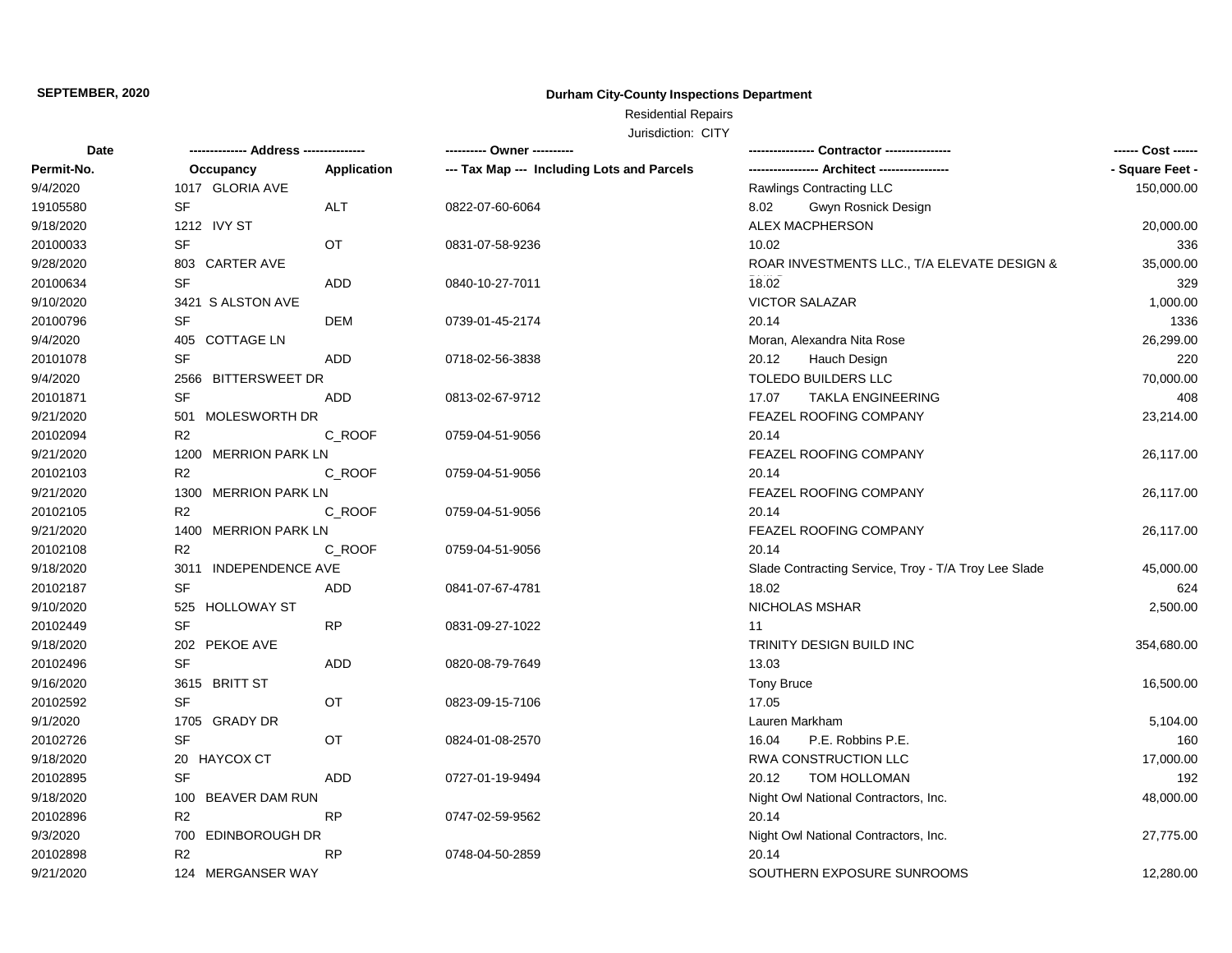# **Durham City-County Inspections Department**

Residential Repairs

| Date       | -------------- Address --------------- |              |                                            | Contractor ---------------                | ------ Cost ------ |
|------------|----------------------------------------|--------------|--------------------------------------------|-------------------------------------------|--------------------|
| Permit-No. | Occupancy                              | Application  | --- Tax Map --- Including Lots and Parcels |                                           | - Square Feet -    |
| 20102904   | <b>SF</b>                              | <b>ALT</b>   | 0769-01-36-2726                            | 19                                        |                    |
| 9/4/2020   | <b>EDINBOROUGH DR</b><br>600           |              |                                            | Night Owl National Contractors, Inc.      | 39,000.00          |
| 20102908   | R <sub>2</sub>                         | RP           | 0748-04-50-2859                            | 20.14                                     |                    |
| 9/1/2020   | 5203<br>OAKBROOK DR                    |              |                                            | THE DECK-XPERTS                           | 27,000.00          |
| 20102913   | <b>SF</b>                              | <b>ADD</b>   | 0719-04-83-1196                            | 20.11                                     |                    |
| 9/3/2020   | 2617 MCDOWELL RD                       |              |                                            | Anthony & Sylvan Pools North Carolina LLC | 81,934.00          |
| 20103048   | SF                                     | OT           | 0811-15-63-9023                            | Brandon Mamanara<br>6                     |                    |
| 9/29/2020  | 8024 ROSEMONT PKWY                     |              |                                            | RHD Property INC                          | 14,339.97          |
| 20103059   | <b>SF</b>                              | <b>ALT</b>   | 0727-03-14-5355                            | 20.12                                     | 240                |
| 9/18/2020  | 3402 CEDARBIRD WAY                     |              |                                            | <b>Terrence Hawkins</b>                   | 13,000.00          |
| 20103099   | SF                                     | <b>I_ALT</b> | 0800-68-78-9132                            | 20.17                                     | 269                |
| 9/16/2020  | 1005 MINERVA AVE                       |              |                                            | <b>Brian Reale</b>                        | 5,000.00           |
| 20103121   | SF                                     | ADD          | 0822-19-60-9482                            | 3.02                                      | 289                |
| 9/16/2020  | 6123 FARRINGTON RD                     |              |                                            | P&R Property Consulting Group, LLC        | 27,683.00          |
| 20103162   | R <sub>2</sub>                         | <b>ALT</b>   | 0708-02-55-4792                            | 20.12                                     |                    |
| 9/18/2020  | 6123 FARRINGTON DR                     |              |                                            | P&R Property Consulting Group, LLC        | 17,797.00          |
| 20103164   | R <sub>2</sub>                         | <b>ALT</b>   | 0708-02-55-4792                            | 20.12                                     | 99000              |
| 9/18/2020  | 6205 FARRINGTON RD                     |              |                                            | P&R Property Consulting Group, LLC        | 17,849.00          |
| 20103170   | R <sub>2</sub>                         | ALT          | 0708-04-55-9223                            | 20.12                                     | 99000              |
| 9/2/2020   | 910 HORTON RD                          |              |                                            | LEBEDA, PHILIP M.                         | 2,000.00           |
| 20103212   | <b>SF</b>                              | R_DECK       | 0823-07-58-5976                            | 17.10                                     | 100                |
| 9/16/2020  | 3300 SHANNON RD                        |              |                                            | CCC-CONSTRUCTION CO. INC.                 | 50,638.89          |
| 20103243   | R <sub>2</sub>                         | ADD          | 0810-14-25-7215                            | 20.16                                     | 5600               |
| 9/16/2020  | 3300 SHANNON RD                        |              |                                            | CCC-CONSTRUCTION CO. INC.                 | 25,319.45          |
| 20103244   | R2                                     | ADD          | 0810-14-25-7215                            | 20.16                                     | 5600               |
| 9/16/2020  | 3300 SHANNON RD                        |              |                                            | CCC-CONSTRUCTION CO. INC.                 | 50,638.00          |
| 20103245   | R <sub>2</sub>                         | ADD          | 0810-14-25-7215                            | 20.16                                     | 5600               |
| 9/16/2020  | 3300 SHANNON RD                        |              |                                            | CCC-CONSTRUCTION CO. INC.                 | 50,638.89          |
| 20103247   | R2                                     | ADD          | 0810-14-25-7215                            | 20.16                                     | 5600               |
| 9/16/2020  | 3300 SHANNON RD                        |              |                                            | CCC-CONSTRUCTION CO. INC.                 | 50,638.89          |
| 20103248   | R <sub>2</sub>                         | ADD          | 0810-14-25-7215                            | 20.16                                     | 5000               |
| 9/16/2020  | 3300 SHANNON RD                        |              |                                            | CCC-CONSTRUCTION CO. INC.                 | 50,638.89          |
| 20103249   | R <sub>2</sub>                         | ADD          | 0810-14-25-7215                            | 20.16                                     | 5600               |
| 9/17/2020  | 5315 OAKBROOK DR                       |              |                                            | Sierra Structures, Inc.                   | 3,864.50           |
| 20103277   | <b>SF</b>                              | R_DECK       | 0719-04-62-8995                            | 20.11                                     |                    |
| 9/2/2020   | 303 PIPIT DR                           |              |                                            | PURE ENERGY, LLC.                         | 4,406.00           |
| 20103342   | <b>SF</b>                              | <b>ALT</b>   | 0769-01-36-5754                            | 19                                        |                    |
|            |                                        |              |                                            |                                           |                    |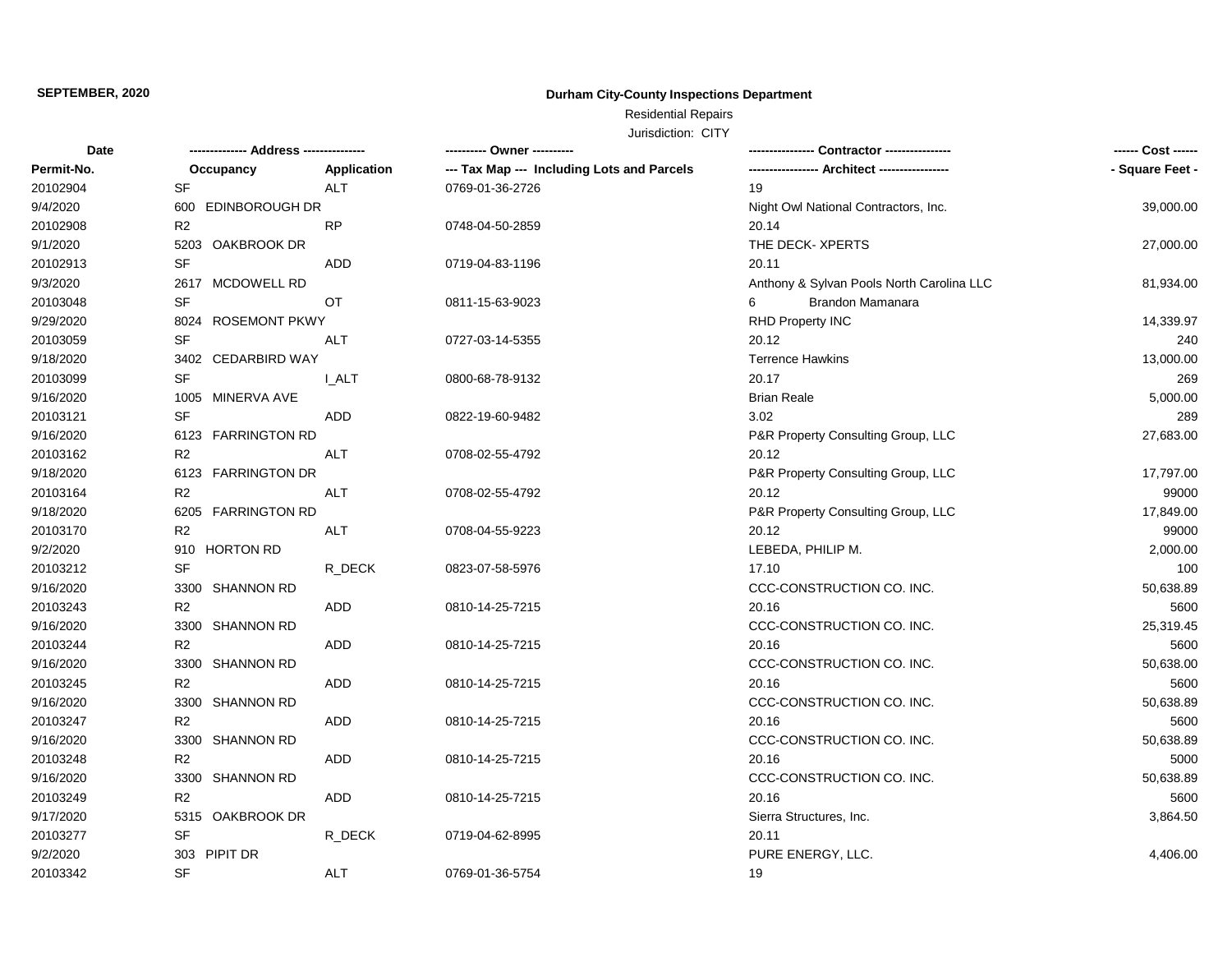# **Durham City-County Inspections Department**

Residential Repairs

| Date       |                              |             | ---------- Owner ----------                |                                              | ------ Cost ------ |
|------------|------------------------------|-------------|--------------------------------------------|----------------------------------------------|--------------------|
| Permit-No. | Occupancy                    | Application | --- Tax Map --- Including Lots and Parcels | -- Architect ----------------                | - Square Feet -    |
| 9/18/2020  | 310 MORREENE RD              |             |                                            | <b>SRINU TULLURI</b>                         | 20,000.00          |
| 20103397   | <b>SF</b>                    | <b>ALT</b>  | 0812-01-26-3107                            | 17.06                                        |                    |
| 9/16/2020  | 308 DACIAN AVE               |             |                                            | Hershberger, Todd Brindley                   | 290,000.00         |
| 20103438   | SF                           | ADD         | 0822-20-91-7719                            | $\overline{2}$                               |                    |
| 9/4/2020   | 105 TEE PEE TRL              |             |                                            | SOUTHERN EXPOSURE SUNROOMS                   | 15,280.00          |
| 20103454   | SF                           | <b>ALT</b>  | 0769-01-16-0538                            | 19                                           |                    |
| 9/29/2020  | 225 N REYNOLDS AVE           |             |                                            | <b>Backyard Products</b>                     | 4,800.00           |
| 20103459   | <b>SF</b>                    | OT          | 0820-13-02-1576                            | 20.07                                        | 192                |
| 9/11/2020  | 211 HARGROVE ST              |             |                                            | CQC Home - Custom Quality Carpentry LLC, T/A | 283,849.64         |
| 20103491   | <b>SF</b>                    | <b>ADD</b>  | 0832-17-00-5457                            | $\overline{2}$                               |                    |
| 9/16/2020  | 4708 HIGH MEADOW RD          |             |                                            | McKeel, Zachary William                      | 160,000.00         |
| 20103504   | <b>SF</b>                    | <b>ADD</b>  | 0824-02-86-3002                            | 16.01                                        |                    |
| 9/18/2020  | 311 W TRINITY AVE            |             |                                            | Cam Hill                                     | 179,000.00         |
| 20103548   | R <sub>2</sub>               | <b>ALT</b>  | 0822-20-90-7709                            | <b>BARBER ARCHITECTS</b><br>$\overline{2}$   |                    |
| 9/14/2020  | 2235 NATION AVE              |             |                                            | Home Art, LLC                                | 28,552.00          |
| 20103561   | R <sub>2</sub>               | ALT         | 0821-05-00-8317                            | 6                                            |                    |
| 9/10/2020  | 3535 HAMSTEAD CT             |             |                                            | <b>JES TARHEEL LLC</b>                       | 11,000.00          |
| 20103563   | <b>SF</b>                    | <b>RP</b>   | 0810-20-90-1193                            | 20.07                                        |                    |
| 9/1/2020   | 2900 BAINBRIDGE DR           |             |                                            | ENCORE RESTORATION & RECONSTRUCTION          | 14,225.38          |
| 20103600   | R <sub>2</sub>               | C_ROOF      | 0739-01-06-3402                            | 20.10<br><b>Tyndall Engineering</b>          |                    |
| 9/11/2020  | 102 FOX RUN CT               |             |                                            | <b>Garden Environments</b>                   | 16,753.03          |
| 20103606   | <b>SF</b>                    | R_DECK      | 0813-03-31-2501                            | 17.07<br>Baishakhi Biswas                    |                    |
| 9/2/2020   | 2311 E MAIN ST               |             |                                            | Silver Developers, LLC                       | 60,000.00          |
| 20103607   | <b>SF</b>                    | OT          | 0831-15-73-2973                            | 10.01                                        | 415                |
| 9/11/2020  | 4 RELIANT PL                 |             |                                            | P&R Property Consulting Group, LLC           | 12,828.00          |
| 20103610   | <b>SF</b>                    | R DECK      | 0804-02-66-9698                            | 16.04                                        |                    |
| 9/24/2020  | 3324 TARLETON WEST           |             |                                            | Closer Look Inspections, Inc.                | 6,886.50           |
| 20103624   | R <sub>2</sub>               | ALT         | 0739-01-05-9585.000                        | 20.10                                        | 70                 |
| 9/4/2020   | <b>JAMES ST</b><br>1710      |             |                                            | ALLIED MANAGEMENT GROUP, LLC                 | 9,000.00           |
| 20103626   | <b>SF</b>                    | <b>ADD</b>  | 0821-17-12-7097                            | ALLIED MANAGEMENT GROUP, LLC<br>6            | 35                 |
| 9/24/2020  | <b>TARLETON WEST</b><br>3303 |             |                                            | Closer Look Inspections, Inc.                | 6,886.50           |
| 20103636   | R <sub>2</sub>               | <b>ALT</b>  | 0739-01-15-0559.002                        | 20.10                                        | 76                 |
| 9/2/2020   | <b>BUTTONWOOD CT</b><br>5604 |             |                                            | RODAS CONSTRUCTION LLC                       | 6,500.00           |
| 20103650   | <b>SF</b>                    | R_DECK      | 0727-02-66-8770                            | 20.13                                        |                    |
| 9/4/2020   | 3620<br><b>GLIDEWELL CT</b>  |             |                                            | <b>EDM Carpentry</b>                         | 6,000.00           |
| 20103661   | <b>SF</b>                    | R_DECK      | 0810-15-63-0334                            | 20.07<br><b>EDM Carpentry</b>                |                    |
| 9/16/2020  | 1402 ROBINHOOD RD            |             |                                            | ALPHA CONTRACTING, LLC.                      | 35,500.00          |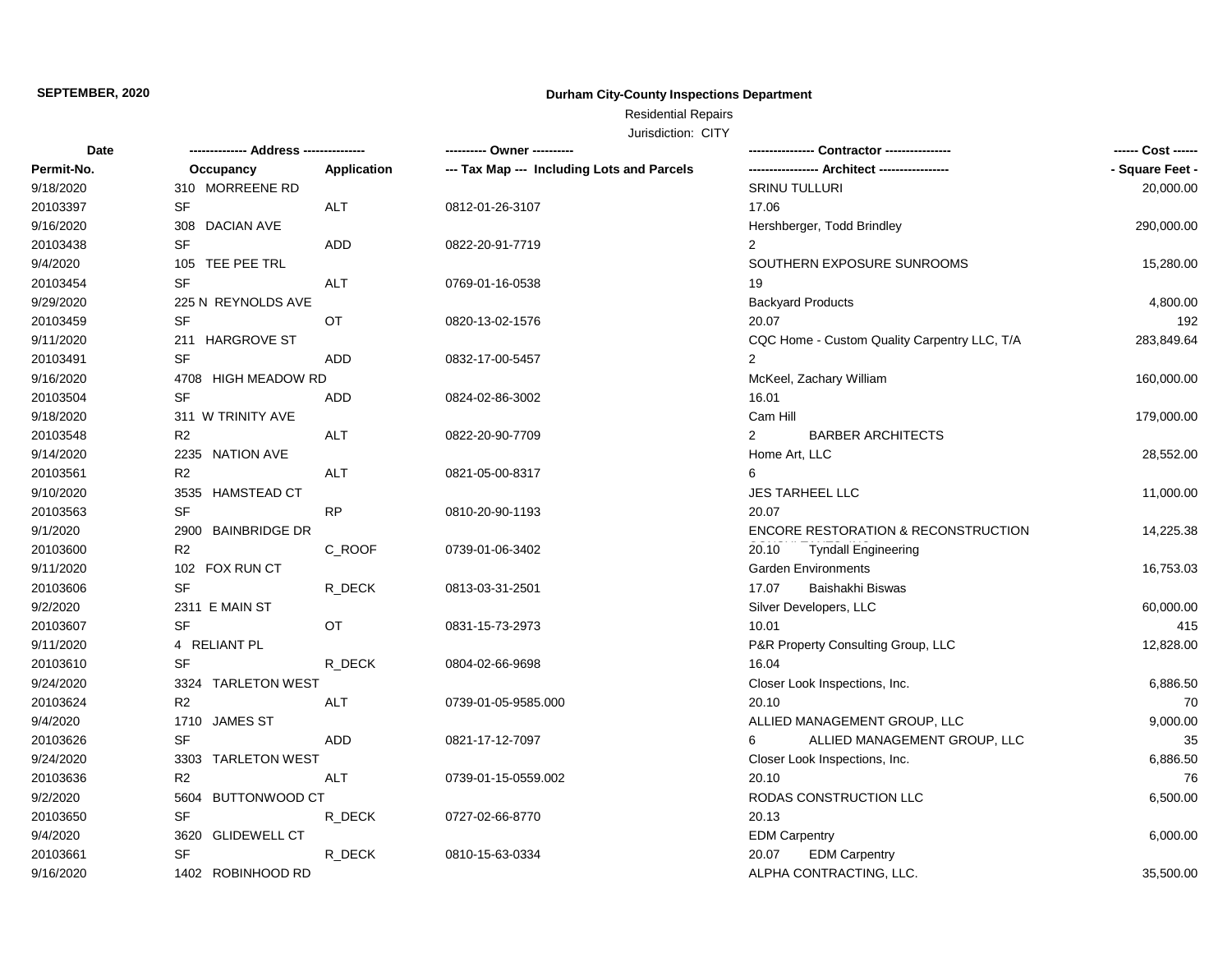# **Durham City-County Inspections Department**

Residential Repairs

| Date       |                                   |              | ---------- Owner ----------                | Contractor ----------------                      | ------ Cost ------ |
|------------|-----------------------------------|--------------|--------------------------------------------|--------------------------------------------------|--------------------|
| Permit-No. | Occupancy                         | Application  | --- Tax Map --- Including Lots and Parcels |                                                  | - Square Feet -    |
| 20103663   | <b>SF</b>                         | <b>I_ALT</b> | 0831-07-68-6968                            | 10.02                                            |                    |
| 9/11/2020  | 2323 NEVADA AVE                   |              |                                            | WALLACE, B. DESIGN & CONSTRUCTION                | 14,500.00          |
| 20103669   | SF                                | OT           | 0821-11-16-3493                            | 6                                                | 506                |
| 9/30/2020  | 3834 MISSELL AVE                  |              |                                            | <b>Michael Stuck</b>                             | 3,700.00           |
| 20103706   | <b>SF</b>                         | <b>ADD</b>   | 0729-01-49-5408                            | 20.10                                            | 128                |
| 9/2/2020   | <b>TUSCARORA LN</b><br>1104       |              |                                            | CW of Raleigh/Durham LLC - Champion Window Co of | 2,450.00           |
| 20103707   | $\ensuremath{\mathsf{SF}}\xspace$ | <b>ADD</b>   | 0769-01-28-0157                            | Martin J Goss<br>19                              |                    |
| 9/11/2020  | 216 MOLINE ST                     |              |                                            | Steve Kongala                                    | 28,500.00          |
| 20103710   | <b>SF</b>                         | <b>ALT</b>   | 0821-20-81-2220                            | 13.03                                            |                    |
| 9/4/2020   | 9 BIG BLUFF PL                    |              |                                            | BADULAKE, LLC.                                   | 4,500.00           |
| 20103715   | <b>SF</b>                         | <b>ALT</b>   | 0834-01-26-6872                            | 16.01                                            |                    |
| 9/11/2020  | 406 W KNOX ST                     |              |                                            | Samuel Quaile                                    | 25,000.00          |
| 20103724   | SF                                | ADD          | 0832-13-03-1638                            | 3.02<br>Andy Shull                               | 277                |
| 9/11/2020  | 2300 HILLANDALE RD                |              |                                            | Pro Mark Construction Company, LLC               | 125,000.00         |
| 20103727   | <b>SF</b>                         | ADD          | 0813-16-94-2021                            | 17.05                                            |                    |
| 9/11/2020  | JEROME RD<br>441                  |              |                                            | WALLACE, B. DESIGN & CONSTRUCTION                | 14,500.00          |
| 20103728   | <b>SF</b>                         | OT           | 0739-01-17-5664                            | 20.10                                            | 528                |
| 9/14/2020  | 4610 CUMBERLAND DR                |              |                                            | Matthew Hirschey                                 | 53,000.00          |
| 20103753   | <b>SF</b>                         | OT           | 0802-02-78-3321                            | 17.06                                            |                    |
| 9/14/2020  | 1201 HUNTSMAN DR                  |              |                                            | Wood, Danny O.                                   | 44,280.00          |
| 20103757   | SF                                | <b>ADD</b>   | 0728-03-42-7930                            | 20.13                                            |                    |
| 9/14/2020  | 919 ADELINE CT                    |              |                                            | DESTINY POOL BUILDERS, LLC.                      | 46,263.00          |
| 20103758   | <b>SF</b>                         | OT           | 0717-02-99-0444                            | 20.2                                             |                    |
| 9/2/2020   | 803 VICKERS AVE                   |              |                                            | LuminaSun Smart Home, LLC                        | 11,020.00          |
| 20103765   | <b>SF</b>                         | ALT          | 0821-11-66-1670                            | $\overline{7}$                                   |                    |
| 9/2/2020   | 3123 HOPE VALLEY RD               |              |                                            | <b>NC Solar Now</b>                              | 15,200.00          |
| 20103770   | <b>SF</b>                         | ALT          | 0820-09-05-0998                            | 20.07                                            |                    |
| 9/4/2020   | 4 PREMIER CT                      |              |                                            | WALLACE, B. DESIGN & CONSTRUCTION                | 10,000.00          |
| 20103775   | <b>SF</b>                         | OT           | 0739-01-08-7095                            | 20.26<br>WALLACE, B. DESIGN & CONSTRUCTION       | 312                |
| 9/4/2020   | 2511 BEXLEY AVE                   |              |                                            | REGIONAL WATERPROOFING CO INC                    | 9,077.50           |
| 20103779   | SF                                | ALT          | 0820-09-26-0815                            | 20.07<br>Jeffery S. Fitch                        |                    |
| 9/4/2020   | 1014 IREDELL ST                   |              |                                            | REGIONAL WATERPROOFING CO INC                    | 2,300.00           |
| 20103780   | <b>SF</b>                         | <b>RP</b>    | 0822-14-34-6205                            | 4.02<br>Jeffery S. Fitch                         |                    |
| 9/4/2020   | 2125 WILSON ST                    |              |                                            | SOUTHERN ENERGY MANAGEMENT, INC                  | 21,040.00          |
| 20103781   | SF                                | ALT          | 0822-09-15-4909                            | 4.01<br><b>Model Energy</b>                      |                    |
| 9/16/2020  | 8 CEDAR HILL DR                   |              |                                            | MOHANDYMEN LLC                                   | 23,000.00          |
| 20103783   | <b>SF</b>                         | <b>ADD</b>   | 0729-03-21-6255                            | 20.12                                            |                    |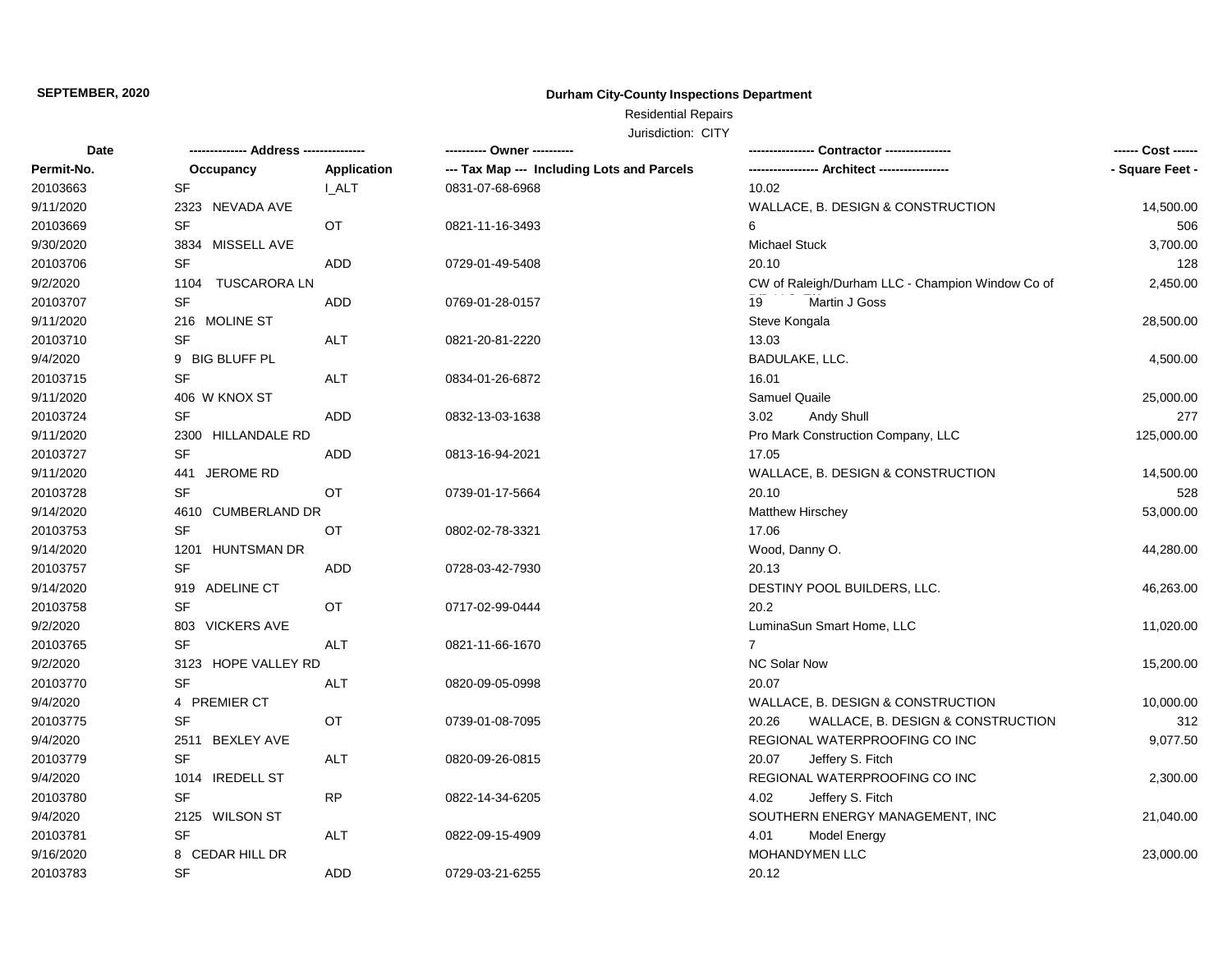# **Durham City-County Inspections Department**

Residential Repairs

| Date       |                        |              | ---------- Owner ----------                | Contractor ---------------                   | ------ Cost ------ |
|------------|------------------------|--------------|--------------------------------------------|----------------------------------------------|--------------------|
| Permit-No. | Occupancy              | Application  | --- Tax Map --- Including Lots and Parcels | -- Architect ----------------                | - Square Feet -    |
| 9/18/2020  | 113 MURRAY HILL DR     |              |                                            | <b>Blue Raven Solar LLC</b>                  | 10,146.27          |
| 20103787   | <b>SF</b>              | ALT          | 0824-01-47-3450                            | 16.03                                        |                    |
| 9/16/2020  | 4617 LEMONGRASS LN     |              |                                            | Wood, Danny O.                               | 23,705.00          |
| 20103797   | SF                     | R_DECK       | 0729-02-56-2720                            | 20.10                                        |                    |
| 9/4/2020   | 235 DUNHILL DR         |              |                                            | EMERALD ENERGY LLC.                          | 21,000.00          |
| 20103800   | <b>SF</b>              | ALT          | 0718-02-88-4055                            | 20.11                                        |                    |
| 9/4/2020   | 2814 EVANSTON AVE      |              |                                            | Blue Raven Solar LLC                         | 8,424.00           |
| 20103802   | SF                     | ALT          | 0758-01-49-1868                            | 20.14                                        |                    |
| 9/18/2020  | 512 GORDON ST          |              |                                            | HOMES BY DICKERSON, INC.                     | 1,000.00           |
| 20103808   | SF                     | <b>DEM</b>   | 0821-11-66-5967                            | $\overline{7}$                               | 2618               |
| 9/14/2020  | 3106 SKYBROOK LN       |              |                                            | <b>Blue Raven Solar LLC</b>                  | 19,348.00          |
| 20103813   | <b>SF</b>              | ALT          | 0749-04-92-4235                            | 20.14                                        |                    |
| 9/21/2020  | 4108 CRICKET LN        |              |                                            | MRJ Building, T/A Matthew R. Janssen         | 26,000.00          |
| 20103816   | SF                     | <b>I_ALT</b> | 0719-01-08-5891                            | 20.08                                        |                    |
| 9/16/2020  | 2558 BITTERSWEET DR    |              |                                            | CQC Home - Custom Quality Carpentry LLC, T/A | 120,551.00         |
| 20103818   | <b>SF</b>              | <b>I_ALT</b> | 0813-02-67-8406                            | 17.07                                        | 1608               |
| 9/14/2020  | 1310 JACKSON ST        |              |                                            | Turnlight Partners Ltd.                      | 10,525.00          |
| 20103821   | <b>SF</b>              | <b>RP</b>    | 0821-10-37-6421                            | 5                                            |                    |
| 9/14/2020  | 1403 PENNSYLVANIA AVE  |              |                                            | Cornerstone Foundation Repair                | 25,000.00          |
| 20103822   | <b>SF</b>              | <b>RP</b>    | 0822-10-36-5658                            | 4.01                                         |                    |
| 9/14/2020  | 1223 HOMECOMING WAY    |              |                                            | ReNu Energy Solutions, LLC                   | 27,000.00          |
| 20103823   | SF                     | <b>ALT</b>   | 0851-38-51-3372                            | 18.04                                        |                    |
| 9/14/2020  | 5425 FORTUNES RIDGE DR |              |                                            | <b>Cornerstone Foundation Repair</b>         | 1,500.00           |
| 20103824   | SF                     | <b>RP</b>    | 0729-03-11-7649                            | 20.11                                        |                    |
| 9/21/2020  | 5 MARSH CT             |              |                                            | <b>Bundy Construction Services LTD</b>       | 19,799.00          |
| 20103835   | SF                     | <b>ADD</b>   | 0843-03-02-3616                            | P.E. Teague, P.E., PLLC<br>18.01             | 144                |
| 9/22/2020  | 2403 W CLUB BLVD       |              |                                            | Zarazua Enterprises                          | 27,000.00          |
| 20103836   | <b>SF</b>              | <b>ALT</b>   | 0822-09-05-0214                            | 4.01                                         |                    |
| 9/11/2020  | 4712 KNIGHTS ARM DR    |              |                                            | Palmetto Solar, LLC                          | 16,380.00          |
| 20103840   | SF                     | ALT          | 0709-03-44-4207                            | 20.18                                        |                    |
| 9/14/2020  | 3719 FOXWOOD PL        |              |                                            | MINERVA DESIGN & RENOVATION, LLC.            | 12,782.20          |
| 20103841   | <b>SF</b>              | <b>I_ALT</b> | 0813-03-34-8647                            | 17.07                                        |                    |
| 9/10/2020  | MCCORMICK RD<br>5525   |              |                                            | Cornerstone Foundation Repair                | 12,000.00          |
| 20103844   | SF                     | <b>RP</b>    | 0728-04-51-2289                            | 20.13                                        |                    |
| 9/16/2020  | 2517 WRIGHTWOOD AVE    |              |                                            | Dreps Construction, LLC, Matt                | 20,000.00          |
| 20103845   | <b>SF</b>              | ADD          | 0811-16-84-2124                            | 6                                            |                    |
| 9/14/2020  | 124 TRESSEL WAY        |              |                                            | <b>Ryan Weeks</b>                            | 4,000.00           |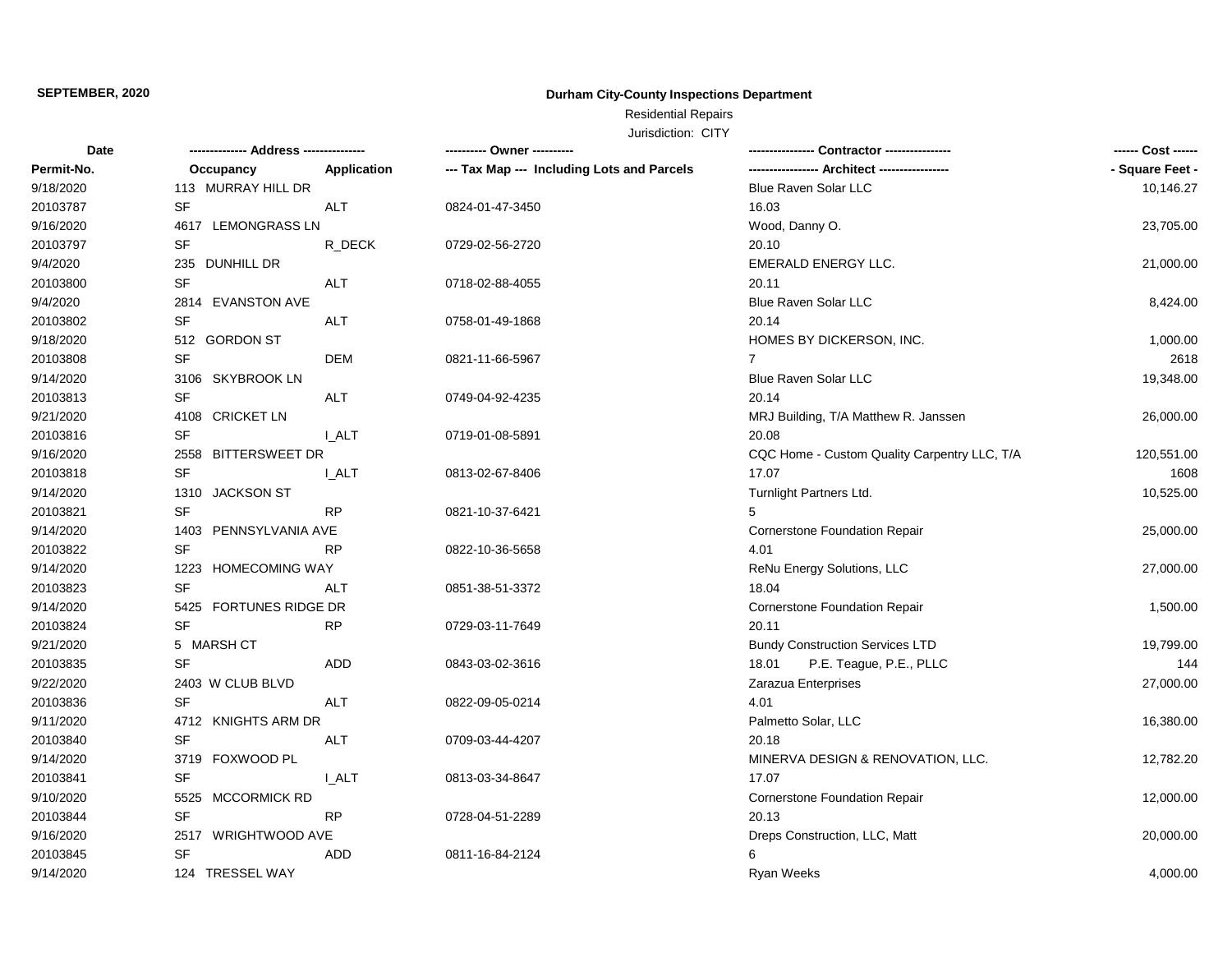# **Durham City-County Inspections Department**

Residential Repairs

| Date       |                            |                    | ---------- Owner ----------                | Contractor ----------------                       | ------ Cost ------ |
|------------|----------------------------|--------------------|--------------------------------------------|---------------------------------------------------|--------------------|
| Permit-No. | Occupancy                  | <b>Application</b> | --- Tax Map --- Including Lots and Parcels |                                                   | - Square Feet -    |
| 20103849   | <b>SF</b>                  | I ALT              | 0810-14-22-4598                            | 20.16                                             |                    |
| 9/17/2020  | 504 CLEARFIELD DR          |                    |                                            | CW of Raleigh/Durham LLC - Champion Window Co of  | 10,350.50          |
| 20103850   | <b>SF</b>                  | ADD                | 0852-04-72-9266                            | 18.04                                             |                    |
| 9/14/2020  | 305 TUTTLE RD              |                    |                                            | SOUTHERN EXPOSURE BUILDERS INC.                   | 6,960.00           |
| 20103859   | <b>SF</b>                  | <b>ALT</b>         | 0769-01-15-0607                            | <b>Total Solar Solutions</b><br>19                |                    |
| 9/28/2020  | 3 CREPE MYRTLE PL          |                    |                                            | James McLean                                      | 17,071.11          |
| 20103862   | <b>SF</b>                  | ADD                | 0813-16-82-2650                            | 17.07                                             | 505                |
| 9/17/2020  | 1811 MYSTIC DR             |                    |                                            | CoCreations Construction & Design LLC             | 30,000.00          |
| 20103866   | <b>SF</b>                  | ADD                | 0814-02-69-3781                            | 16.04                                             |                    |
| 9/14/2020  | MORNINGSIDE DR<br>129      |                    |                                            | 504 RESIDENTIAL, LLC.                             | 90,000.00          |
| 20103867   | <b>SF</b>                  | ADD                | 0729-03-04-5282                            | 20.11                                             |                    |
| 9/14/2020  | 1723 GREAT BEND DR         |                    |                                            | PURE ENERGY, LLC.                                 | 7,128.00           |
| 20103870   | SF                         | <b>ALT</b>         | 0842-01-47-3120                            | 18.01<br>PURE ENERGY, LLC.                        |                    |
| 9/14/2020  | 422 LAKELAND ST            |                    |                                            | <b>NC Solar Now</b>                               | 29,792.00          |
| 20103873   | <b>SF</b>                  | ALT                | 0831-18-31-1843                            | 14                                                |                    |
| 9/18/2020  | 705 SOUTH BEND DR          |                    |                                            | <b>Clearcut Construction Incorporated</b>         | 225,000.00         |
| 20103879   | <b>SF</b>                  | ALT                | 0717-02-66-2154                            | 20.12                                             | 479                |
| 9/14/2020  | 404 WELLINGHAM DR          |                    |                                            | <b>Blue Raven Solar LLC</b>                       | 17,001.15          |
| 20103881   | <b>SF</b>                  | <b>ALT</b>         | 0728-03-14-0836                            | 20.12                                             |                    |
| 9/10/2020  | 1405 CARRICKFERGUS CT      |                    |                                            | <b>Blue Raven Solar LLC</b>                       | 13,511.13          |
| 20103884   | <b>SF</b>                  | <b>ALT</b>         | 0717-02-99-5396                            | 20.2                                              |                    |
| 9/17/2020  | 709 WELLINGHAM DR          |                    |                                            | MOHANDYMEN LLC                                    | 18,382.50          |
| 20103885   | <b>SF</b>                  | R_DECK             | 0728-03-23-0559                            | 20.12                                             |                    |
| 9/18/2020  | 1526 HORNE CREEK DR        |                    |                                            | SOUTHERN EXPOSURE SUNROOMS                        | 21,500.00          |
| 20103900   | <b>SF</b>                  | <b>ADD</b>         | 0769-01-45-7306                            | 19                                                |                    |
| 9/17/2020  | 1015 WATTS ST              |                    |                                            | Jeffrey Paine                                     | 28,500.00          |
| 20103904   | <b>SF</b>                  | <b>L_ALT</b>       | 0822-15-62-2917                            | 3.01<br>Jeffrey Paine, AIA                        |                    |
| 9/28/2020  | ROBINHOOD RD<br>1609       |                    |                                            | Ezra Knight                                       | 24,890.00          |
| 20103912   | <b>SF</b>                  | <b>I_ALT</b>       | 0831-07-79-2547                            | 10.02                                             |                    |
| 9/18/2020  | <b>RUFFIN ST</b><br>1511   |                    |                                            | APR RESTORATION AND COMMERCIAL                    | 34,613.00          |
| 20103914   | <b>SF</b>                  | <b>L_ALT</b>       | 0822-16-84-5683                            | 3.02                                              |                    |
| 9/30/2020  | SEDGEFIELD ST<br>1211      |                    |                                            | MCKINNEY HOME RENOVATION AND REPAIR, INC.         | 192,164.00         |
| 20103918   | <b>SF</b>                  | ADD                | 0822-10-45-5444                            | 3.01                                              | 383                |
| 9/17/2020  | 1608<br><b>WADDELL CT</b>  |                    |                                            | Sierra Structures, Inc.                           | 5,841.00           |
| 20103924   | SF                         | R_DECK             | 0850-03-12-0420                            | 18.05                                             | 200                |
| 9/23/2020  | <b>CARDINAL DR</b><br>2319 |                    |                                            | Premier Pools & Spas - Dream Splash International | 35,802.00          |
| 20103930   | <b>SF</b>                  | OT                 | 0719-02-66-6047                            | 20.07                                             |                    |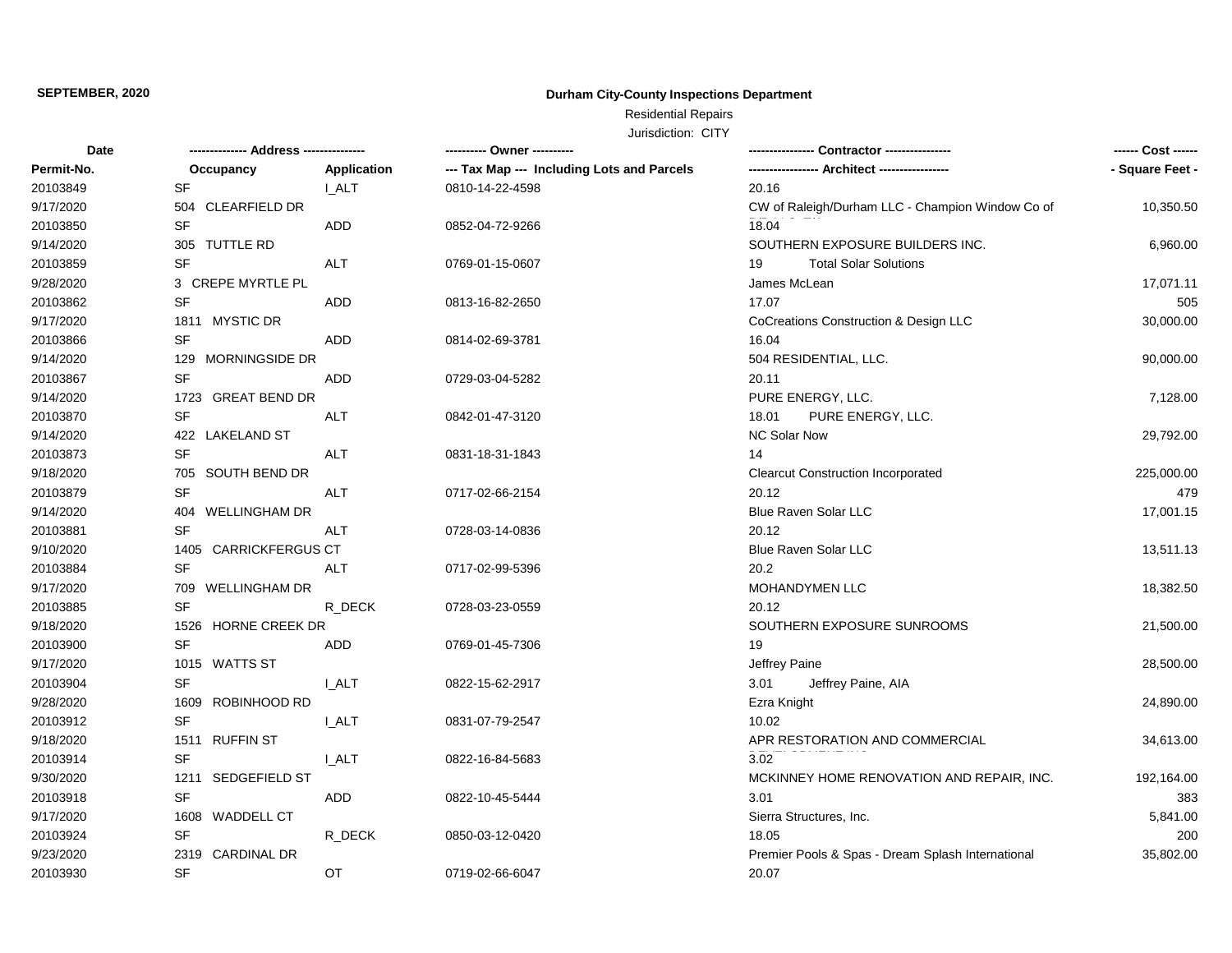# **Durham City-County Inspections Department**

Residential Repairs

| Date       |                                 |                    | ---------- Owner ----------                |                                             | ------ Cost ------ |
|------------|---------------------------------|--------------------|--------------------------------------------|---------------------------------------------|--------------------|
| Permit-No. | Occupancy                       | <b>Application</b> | --- Tax Map --- Including Lots and Parcels |                                             | - Square Feet -    |
| 9/17/2020  | 3205 HEMSWORTH ST               |                    |                                            | Accelerate Solar LLC                        | 15,180.00          |
| 20103936   | <b>SF</b>                       | ALT                | 0810-16-92-5697                            | 20.07                                       |                    |
| 9/17/2020  | 5107 STARDUST DR                |                    |                                            | <b>RED MOUNTAIN BUILDERS</b>                | 6,500.00           |
| 20103938   | <b>SF</b>                       | ALT                | 0834-01-19-3476                            | 16.01                                       |                    |
| 9/23/2020  | <b>GREYFIELD BLVD</b><br>5104   |                    |                                            | THE DECK- XPERTS                            | 28,000.00          |
| 20103939   | SF                              | ADD                | 0729-01-05-0146                            | 20.11                                       |                    |
| 9/17/2020  | 2211<br>FITZGERALD AVE          |                    |                                            | Sierra Structures, Inc.                     | 1,000.00           |
| 20103947   | <b>SF</b>                       | DEM                | 0820-08-88-5601                            | 13.03                                       | 1000               |
| 9/18/2020  | 9 SINCLAIR CIR                  |                    |                                            | <b>CCR Construction</b>                     | 29,650.00          |
| 20103951   | <b>SF</b>                       | ADD                | 0801-04-54-2226                            | 20.17<br>Urban Lea Interior                 |                    |
| 9/17/2020  | 3 BEE HILL PL                   |                    |                                            | FOX GENERAL CONTRACTING                     | 78,212.00          |
| 20103954   | <b>SF</b>                       | I ALT              | 0813-01-38-3083                            | 17.07                                       |                    |
| 9/17/2020  | 1903 HEMLOCK HILL DR            |                    |                                            | <b>NC Solar Now</b>                         | 27,750.00          |
| 20103955   | <b>SF</b>                       | <b>ALT</b>         | 0850-03-10-8282                            | 18.05                                       |                    |
| 9/18/2020  | 500 N DUKE ST                   |                    |                                            | MINERVA DESIGN & RENOVATION, LLC.           | 23,744.01          |
| 20103963   | R <sub>2</sub>                  | I ALT              | 0822-08-80-0036.000                        | 8.02                                        |                    |
| 9/23/2020  | 1215 BELLENDEN DR               |                    |                                            | YES SOLAR SOLUTIONS - CATE ASSOCIATES, INC. | 22,752.00          |
| 20103965   | <b>SF</b>                       | ALT                | 0718-04-50-8270                            | 20.12                                       |                    |
| 9/18/2020  | 110 N GUTHRIE AVE               |                    |                                            | CAROLINA YARDBARNS, LLC                     | 7,700.00           |
| 20103983   | <b>SF</b>                       | ОT                 | 0831-64-70-3470                            | 10.01                                       | 240                |
| 9/18/2020  | <b>ROSEBRIAR DR</b><br>3101     |                    |                                            | SAWYER, BRIAN                               | 31,000.00          |
| 20103985   | <b>SF</b>                       | <b>ALT</b>         | 0814-04-81-0383                            | 17.11                                       |                    |
| 9/22/2020  | 3368<br><b>TARLETON WEST</b>    |                    |                                            | FEAZEL ROOFING COMPANY                      | 16,300.00          |
| 20103993   | R <sub>2</sub>                  | C_ROOF             | 0739-01-05-7942                            | 20.10                                       |                    |
| 9/21/2020  | <b>TROTTER RIDGE RD</b><br>4201 |                    |                                            | <b>DBA Fuller Contracting</b>               | 1,200.00           |
| 20103996   | <b>SF</b>                       | ADD                | 0709-04-92-6524                            | 20.18                                       | 8                  |
| 9/21/2020  | 5 SIX MILL CT                   |                    |                                            | JM Decks and Fence LLC.                     | 17,600.00          |
| 20104005   | <b>SF</b>                       | R_DECK             | 0727-01-26-6959                            | 20.12                                       |                    |
| 9/18/2020  | 106 QUEEN FERRY CT              |                    |                                            | Allen Builders, LLC, John A.                | 126,847.00         |
| 20104009   | <b>SF</b>                       | <b>ADD</b>         | 0814-02-78-2723                            | 16.04                                       | 717                |
| 9/23/2020  | <b>REVERE RD</b><br>5321        |                    |                                            | Mynekia Perry                               | 8,000.00           |
| 20104012   | <b>SF</b>                       | I ALT              | 0727-02-77-6738                            | 20.13                                       |                    |
| 9/17/2020  | 3913 STERLING RIDGE LN          |                    |                                            | ReNu Energy Solutions, LLC                  | 33,665.00          |
| 20104013   | SF                              | <b>ALT</b>         | 0709-02-97-6166                            | 20.18                                       |                    |
| 9/24/2020  | 107 E CHANNING AVE              |                    |                                            | Arroyo Construction LLC                     | 22,400.00          |
| 20104015   | <b>SF</b>                       | I ALT              | 0833-17-20-0523                            | 1.02                                        |                    |
| 9/18/2020  | 6702 WINDING ARCH DR            |                    |                                            | SOUTHERN ENERGY MANAGEMENT, INC             | 20,000.00          |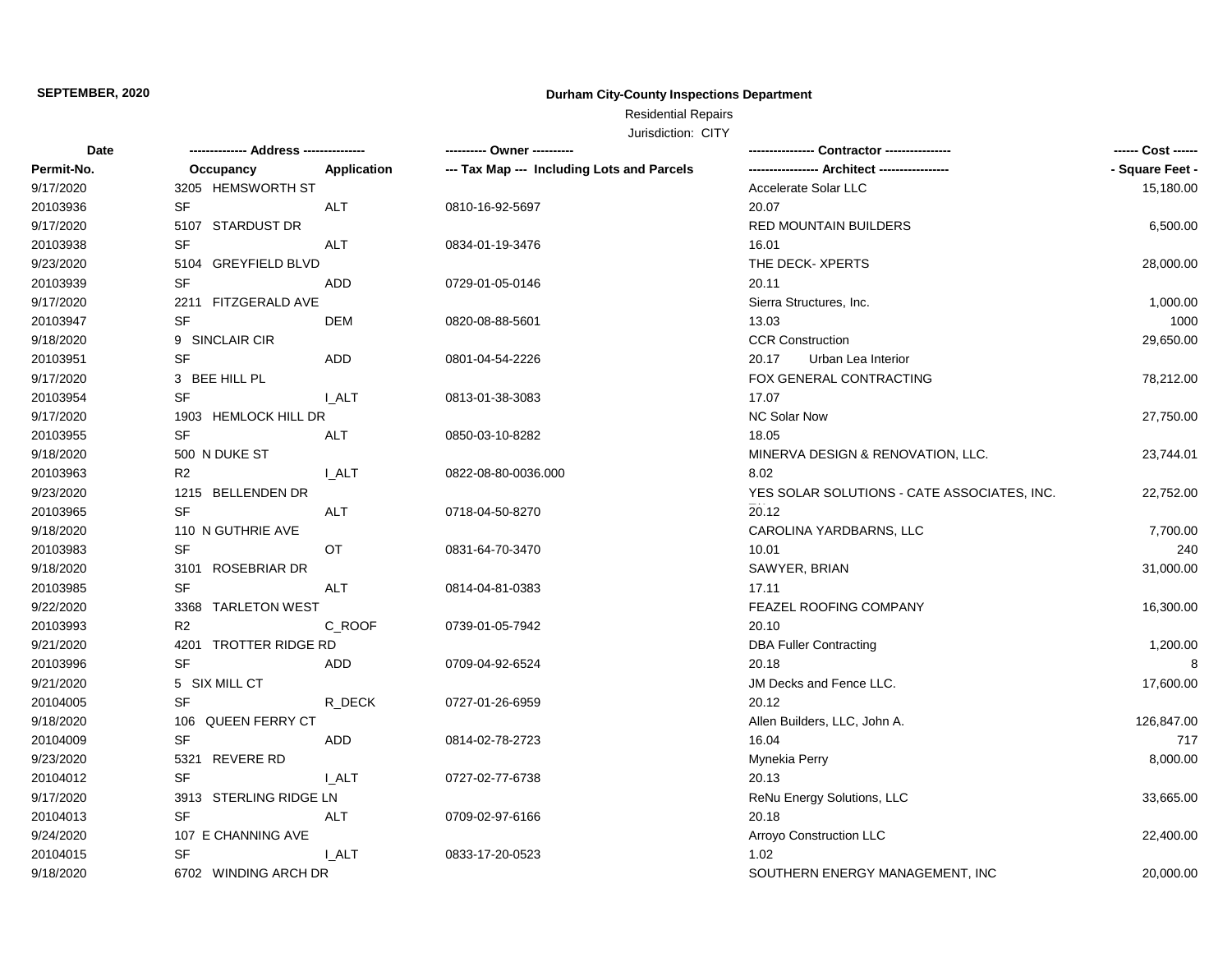# **Durham City-County Inspections Department**

Residential Repairs

| Date       |                           |                    | ---------- Owner ----------                | Contractor ---------------                           | ------ Cost ------ |
|------------|---------------------------|--------------------|--------------------------------------------|------------------------------------------------------|--------------------|
| Permit-No. | Occupancy                 | <b>Application</b> | --- Tax Map --- Including Lots and Parcels | --- Architect ----                                   | - Square Feet -    |
| 20104017   | <b>SF</b>                 | <b>ALT</b>         | 0728-03-03-6754                            | 20.12                                                |                    |
| 9/18/2020  | 1032 CORNELL ST           |                    |                                            | Bull City Custom Builders - Brian McCarthy, LLC, T/A | 40,000.00          |
| 20104018   | DP                        | <b>ALT</b>         | 0821-10-35-8285                            | 5                                                    |                    |
| 9/18/2020  | 1032 CORNELL ST           |                    |                                            | Bull City Custom Builders - Brian McCarthy, LLC, T/A | 40,000.00          |
| 20104019   | DP                        | ALT                | 0821-10-35-8285                            | 5                                                    |                    |
| 9/21/2020  | 1107 MOREHEAD AVE         |                    |                                            | Allen, Gregory J.                                    | 80,000.00          |
| 20104040   | <b>SF</b>                 | ALT                | 0821-10-45-4805                            | 5                                                    |                    |
| 9/18/2020  | 1212 N MANGUM ST          |                    |                                            | Joe Bailey                                           | 10,000.00          |
| 20104043   | SF                        | <b>RP</b>          | 0832-17-11-6808                            | $\overline{2}$                                       |                    |
| 9/29/2020  | 1619 EAGLE LODGE LN       |                    |                                            | JM Decks and Fence LLC.                              | 10,185.00          |
| 20104055   | <b>SF</b>                 | R_DECK             | 0850-03-20-4749                            | 18.05                                                | 204                |
| 9/24/2020  | 102 ACCURA CT             |                    |                                            | <b>BETTIE THOMAS</b>                                 | 5,000.00           |
| 20104058   | <b>SF</b>                 | R_DECK             | 0814-02-69-8050                            | 16.04                                                |                    |
| 9/23/2020  | 4623<br>STAFFORD DR       |                    |                                            | Oscar Rouse                                          | 2,500.00           |
| 20104059   | <b>SF</b>                 | OT                 | 0802-02-59-6332                            | 17.07                                                | 192                |
| 9/24/2020  | 3001<br>TRAIL WOOD DR     |                    |                                            | Anthony & Sylvan Pools North Carolina LLC            | 94,531.00          |
| 20104060   | <b>SF</b>                 | ОT                 | 0813-01-47-3296                            | 17.07                                                | 320                |
| 9/21/2020  | 4215 AMBER STONE WAY      |                    |                                            | POWER LIFT FOUNDATION REPAIR - T/A BOLIN             | 6,400.00           |
| 20104064   | <b>SF</b>                 | <b>RP</b>          | 0843-02-77-7786                            | 18.01                                                |                    |
| 9/24/2020  | 5817 SHAMROCK RD          |                    |                                            | Tim Hegeman                                          | 14,300.00          |
| 20104079   | <b>SF</b>                 | ADD                | 0727-02-75-3895                            | 20.13                                                | 220                |
| 9/21/2020  | 1935 BUFFALO WAY          |                    |                                            | Ram Jack T/A Foundation Solutions, LLC               | 5,200.00           |
| 20104083   | <b>SF</b>                 | <b>RP</b>          | 0842-01-36-2127                            | Ground Force Engineers - Derek Harwood<br>18.01      |                    |
| 9/24/2020  | 917 HORTON RD             |                    |                                            | <b>Advanced Structural Repair</b>                    | 5,225.00           |
| 20104085   | <b>SF</b>                 | <b>RP</b>          | 0823-07-58-1852                            | 17.10                                                |                    |
| 9/22/2020  | 3203 RUGBY RD             |                    |                                            | Distinctive Remodeling, LLC                          | 39,365.46          |
| 20104091   | <b>SF</b>                 | ALT                | 0719-02-57-0148                            | 20.08                                                |                    |
| 9/24/2020  | 708 DERBY CT              |                    |                                            | Langford Construction Company - Rene Langford Inc    | 38,600.00          |
| 20104120   | <b>SF</b>                 | I ALT              | 0810-17-22-2369                            | 20.16                                                |                    |
| 9/23/2020  | 8 MORGANS RIDGE LN        |                    |                                            | Thompson & Son Energy Solutions LLC                  | 49,772.00          |
| 20104128   | <b>SF</b>                 | ALT                | 0709-02-97-8242                            | 20.18                                                |                    |
| 9/23/2020  | 1 KERSEY CT               |                    |                                            | Thompson & Son Energy Solutions LLC                  | 49,037.00          |
| 20104132   | <b>SF</b>                 | ALT                | 0718-02-77-2566                            | 20.11                                                |                    |
| 9/24/2020  | 1409 MARYLAND AVE         |                    |                                            | <b>BRETT HORTON</b>                                  | 14,500.00          |
| 20104135   | <b>SF</b>                 | R_DECK             | 0822-10-26-9206                            | 4.01                                                 |                    |
| 9/23/2020  | <b>LEGION AVE</b><br>2809 |                    |                                            | W. D. OSBORNE GENERAL CONTRACTOR, INC.               | 32,000.00          |
| 20104136   | <b>SF</b>                 | I ALT              | 0811-20-90-6016                            | 6                                                    |                    |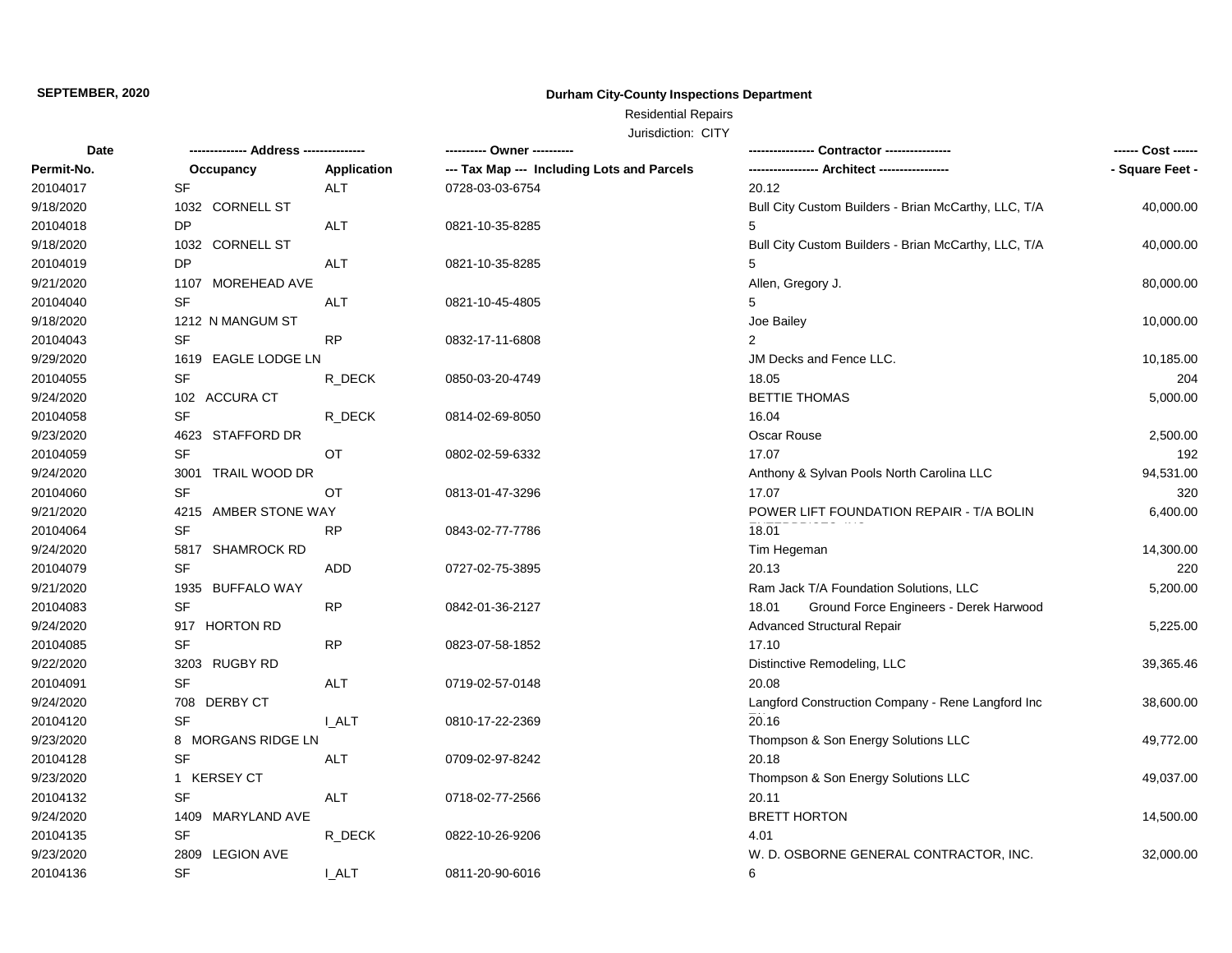# **Durham City-County Inspections Department**

Residential Repairs

| Date       | -------------- Address -------------- |                    | ---------- Owner ----------                | <b>Contractor ---------------</b>               | ------ Cost ------ |
|------------|---------------------------------------|--------------------|--------------------------------------------|-------------------------------------------------|--------------------|
| Permit-No. | Occupancy                             | <b>Application</b> | --- Tax Map --- Including Lots and Parcels | - Architect -------                             | - Square Feet -    |
| 9/23/2020  | 2736 DOGWOOD RD                       |                    |                                            | <b>GREGORY ALAN PALMER</b>                      | 43,227.00          |
| 20104141   | <b>SF</b>                             | <b>LALT</b>        | 0811-20-71-7346                            | 6                                               |                    |
| 9/25/2020  | 1203 TUNSTALL WAY                     |                    |                                            | HARLAND WINDOWS & SIDING                        | 14,800.00          |
| 20104152   | <b>SF</b>                             | <b>ADD</b>         | 0769-03-34-6671                            | 19                                              | 184                |
| 9/30/2020  | 107<br><b>BURLINGTON MILL CT</b>      |                    |                                            | <b>HARLAND WINDOWS &amp; SIDING</b>             | 29,040.00          |
| 20104154   | <b>SF</b>                             | <b>ADD</b>         | 0769-03-35-1090                            | 19                                              | 232                |
| 9/24/2020  | 1254<br><b>FALMOUTH CT</b>            |                    |                                            | DTR GROUP INC, THE                              | 59,050.00          |
| 20104155   | SF                                    | <b>I_ALT</b>       | 0708-03-11-3002                            | 20.12                                           |                    |
| 9/28/2020  | 6715 SOMERKNOLL DR                    |                    |                                            | JM Decks and Fence LLC.                         | 9,750.00           |
| 20104168   | SF                                    | R_DECK             | 0728-03-03-0732                            | 20.12                                           | 373                |
| 9/25/2020  | 2718 ELLEN ST                         |                    |                                            | Ram Jack T/A Foundation Solutions, LLC          | 2,900.00           |
| 20104169   | SF                                    | <b>RP</b>          | 0823-03-34-1846                            | 17.05                                           |                    |
| 9/25/2020  | UNIVERSITY DR<br>2700                 |                    |                                            | Ram Jack T/A Foundation Solutions, LLC          | 5,300.00           |
| 20104170   | <b>SF</b>                             | RP                 | 0820-05-08-8318                            | 20.15                                           |                    |
| 9/24/2020  | 401<br>PEARSON DR                     |                    |                                            | Power Home Solar LLC                            | 39,880.80          |
| 20104172   | <b>SF</b>                             | <b>ALT</b>         | 0729-01-45-4805                            | 20.10                                           |                    |
| 9/25/2020  | 2726 STUART DR                        |                    |                                            | JES TARHEEL LLC                                 | 28,000.00          |
| 20104174   | <b>SF</b>                             | <b>RP</b>          | 0820-05-18-6221                            | $\overline{7}$                                  |                    |
| 9/30/2020  | 1009 VIRGIE ST                        |                    |                                            | PARKER, DAVID R.                                | 1,000.00           |
| 20104175   | <b>SF</b>                             | <b>DEM</b>         | 0822-13-24-2382                            | 4.02                                            |                    |
| 9/29/2020  | 3701 THORNWOOD DR                     |                    |                                            | SOUTHERN EXPOSURE BUILDERS INC.                 | 6,960.00           |
| 20104178   | <b>SF</b>                             | ALT                | 0851-01-26-4509                            | 18.04                                           |                    |
| 9/25/2020  | 123 GREEN GABLES WAY                  |                    |                                            | POWER LIFT FOUNDATION REPAIR - T/A BOLIN        | 54,900.00          |
| 20104185   | <b>SF</b>                             | <b>RP</b>          | 0850-02-97-7399                            | 18.08                                           |                    |
| 9/23/2020  | 3 BIG STONE DR                        |                    |                                            | Shirlby Royster                                 | 31,000.00          |
| 20104198   | SF                                    | ADD                | 0841-02-96-1611                            | 18.04                                           | 528                |
| 9/25/2020  | 20 BURGESS LN                         |                    |                                            | <b>Advanced Structural Repair</b>               | 5,425.00           |
| 20104201   | <b>SF</b>                             | <b>RP</b>          | 0820-06-37-1598                            | $\overline{7}$                                  |                    |
| 9/25/2020  | <b>EDGERTON DR</b><br>1907            |                    |                                            | Ley Building & Construction LLC                 | 0.00               |
| 20104207   | SF                                    | <b>DEM</b>         | 0830-62-73-0811                            | 20.14                                           | 870                |
| 9/28/2020  | 1603<br><b>LIBERTY ST</b>             |                    |                                            | CHASE BUILDING COMPANY                          | 58,600.00          |
| 20104217   | <b>SF</b>                             | <b>I_ALT</b>       | 0831-11-75-2915                            | 10.02                                           |                    |
| 9/28/2020  | 3700 NC 55 HWY                        |                    |                                            | Abatemaster, LLC, T/A Abatemaster Services, LLC | 1,000.00           |
| 20104223   | <b>SF</b>                             | <b>DEM</b>         | 0739-03-21-4411                            | 20.10                                           | 1000               |
| 9/28/2020  | 3700 NC 55 HWY                        |                    |                                            | Abatemaster, LLC, T/A Abatemaster Services, LLC | 1,000.00           |
| 20104227   | <b>SF</b>                             | DEM                | 0739-03-21-4411                            | 20.10                                           | 1000               |
| 9/29/2020  | 3 INNISFREE DR                        |                    |                                            | Douglas & Cindy Ondrak                          | 3,600.00           |